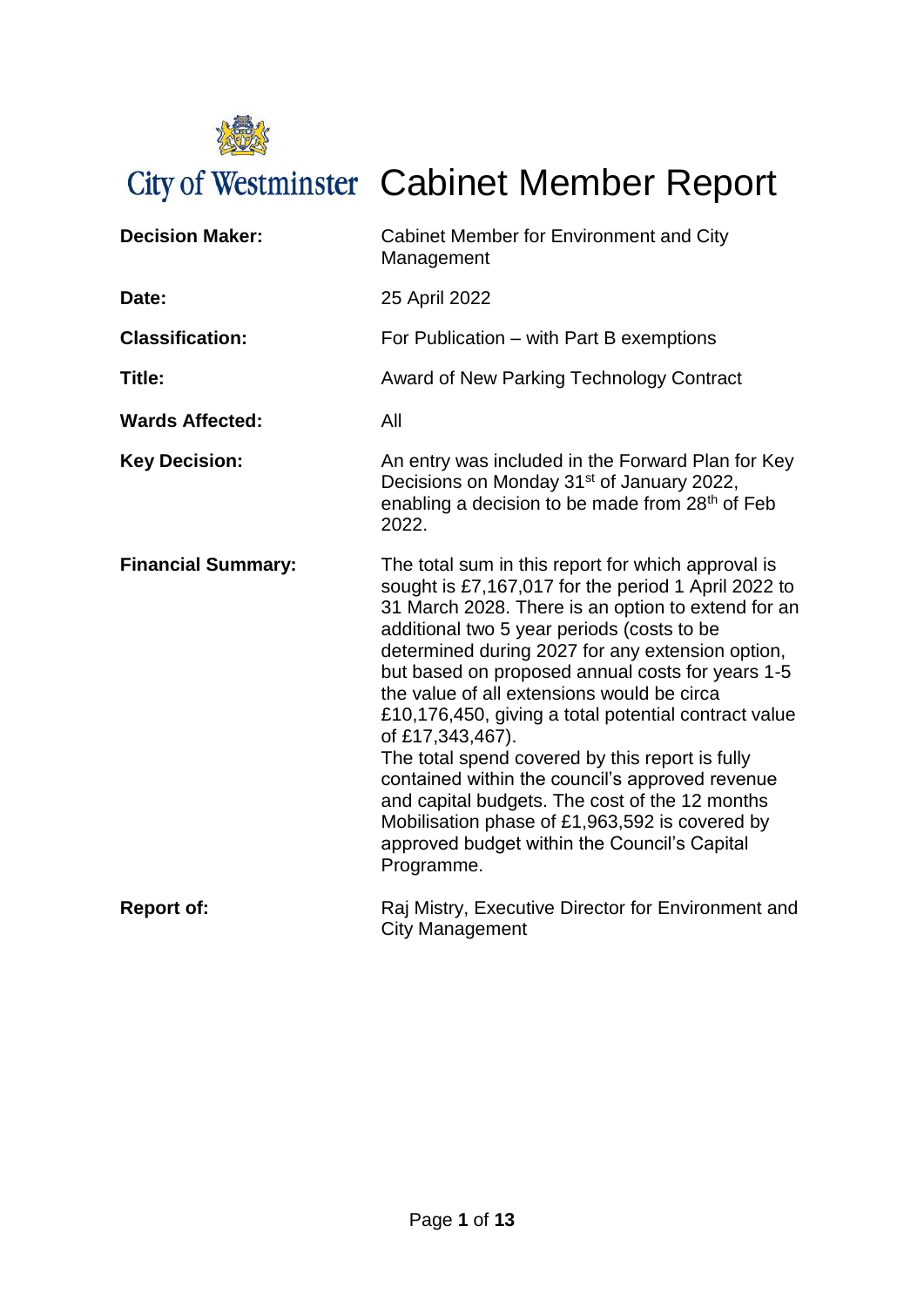## **1. Executive Summary**

- 1.1. This report summarises the results of a mini competition conducted under the ESPO Parking Management Solutions Framework Agreement reference 509, Lot 4 Civil Enforcement.
	- 1.2. The report gives recommendations for the award of a contract on the basis that the recommended bidder best satisfied the Council's requirements for providing Parking Technology Solutions.

## **2. Recommendations**

- 2.1 Part B of this report be confidential pursuant to paragraph 3 of Schedule 12A to the Local Government Act 1972 because it contains information relating to the financial or business affairs of tenderers for the contract which is the subject of this report.
- 2.2 That the Cabinet Member for Environment and City Management approves the recommendation to award a contract for the provision of Parking Technology Systems to EST Solutions Ltd, trading as E Street, company registration number 07587280 for an initial period of six years with and estimated contract value of £7,167,017. The initial six years contract period includes a period of one year for implementation and mobilisation from 1st April 2022. In addition, the option to extend the contract by way of up to two five year extension periods to continue to deliver the services for up to a further ten years for an estimated additional contract sum of £10,176,450.
- 2.3 That the capital expenditure of £1,963,592 for the 12 month Mobilisation phase of the contract for 2022/23 be approved.

## **3. Reasons for Decision**

- 3.1 The tender submitted by EST Solutions Ltd for providing the Parking Technology Systems was the winning bid. The supporting information provided in the submission gave the Council the necessary assurances that the required attention to detail would go into the setup of each of the solutions. EST Solutions Ltd's bid accordingly achieved the highest quality score.
- 3.2 The current parking contracts are due to expire, and in order for the Council to provide continuation of services it was necessary to reprocure this service. The award of the Parking Technology Systems Contract is the first phase of the wider re-procurement of Parking Services contracts to commence over the next 12 months in order to maintain the high level of services required by the Council.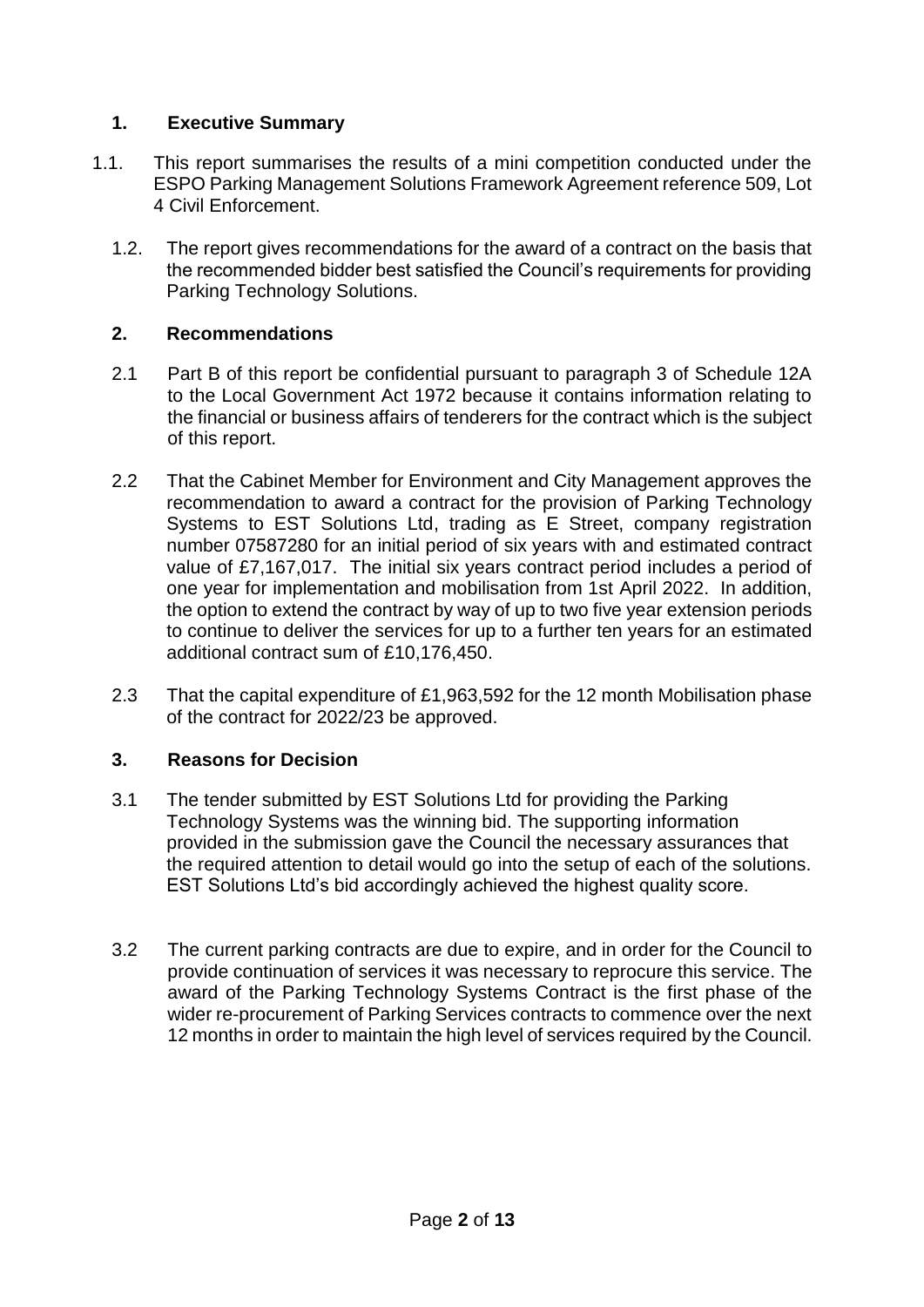## **4. Background & Policy Context**

4.1 Parking is currently divided into two main contracts as below: -

**The People & Resources Contract -** The contract provides a flexible pool of skilled resources for deployment to manage the kerbside space. The Council determines the level of Resources required and times of deployment, while the Service Provider manages these resources and the day-to-day operation.

**Business Processing & Technology** - Delivering Parking Services' backoffice functions to manage full processing and issuing of all permissions, handling of PCNs and complaints, issuing of camera enforcement PCNs, cashless parking and payment processing.

Both of these contracts are currently held by NSL – Marston Holdings. Both contracts are due to expire in April 2022 and both have provision to extend the term to October 2022. However, due to the unprecedented impact of the Covid pandemic, it is recommended that both contracts be extended additionally to the end of March 2023 to allow time for businesses to return to some level of normality and therefore the new contract structure will commence in April 2023.

- 4.2 The current Online Parking Suspensions System (OLS) is currently utilised by these contracts but is not supplied via these contracts. The OLS was developed in conjunction with Camden Council who are the lead for the system.
- 4.3 WCC requires a parking service that is efficient and dynamic, embraces change and modern ways of working, and leads the way in supporting residents and businesses alike, through difficult and challenging times. The strategy is to disband the existing two main Managed Service contracts into smaller contracts in order to provide better direct control and react more quickly to market changes and take advantage of new technologies. The new Parking Services contracts will consist of the following structure:

| Technology                                 |
|--------------------------------------------|
| <b>Business Processing Solutions</b>       |
| <b>Cashless Parking</b>                    |
| People and Resources                       |
| Compliance and Audit                       |
| Debt Management                            |
| Abandoned Vehicles and Vehicle Relocations |
| Camera Enforcement                         |
|                                            |

4.4 The Parking Technology Systems contract is the first phase of the wider reprocurement of Parking Services contracts to commence over the next 12/18 months. The Parking Technology Contract Systems will commence earlier than the other contracts, commencing April 2022 to allow for a full year of implementation, mobilisation and testing before "going live" at the same time as the other contracts in April 2023.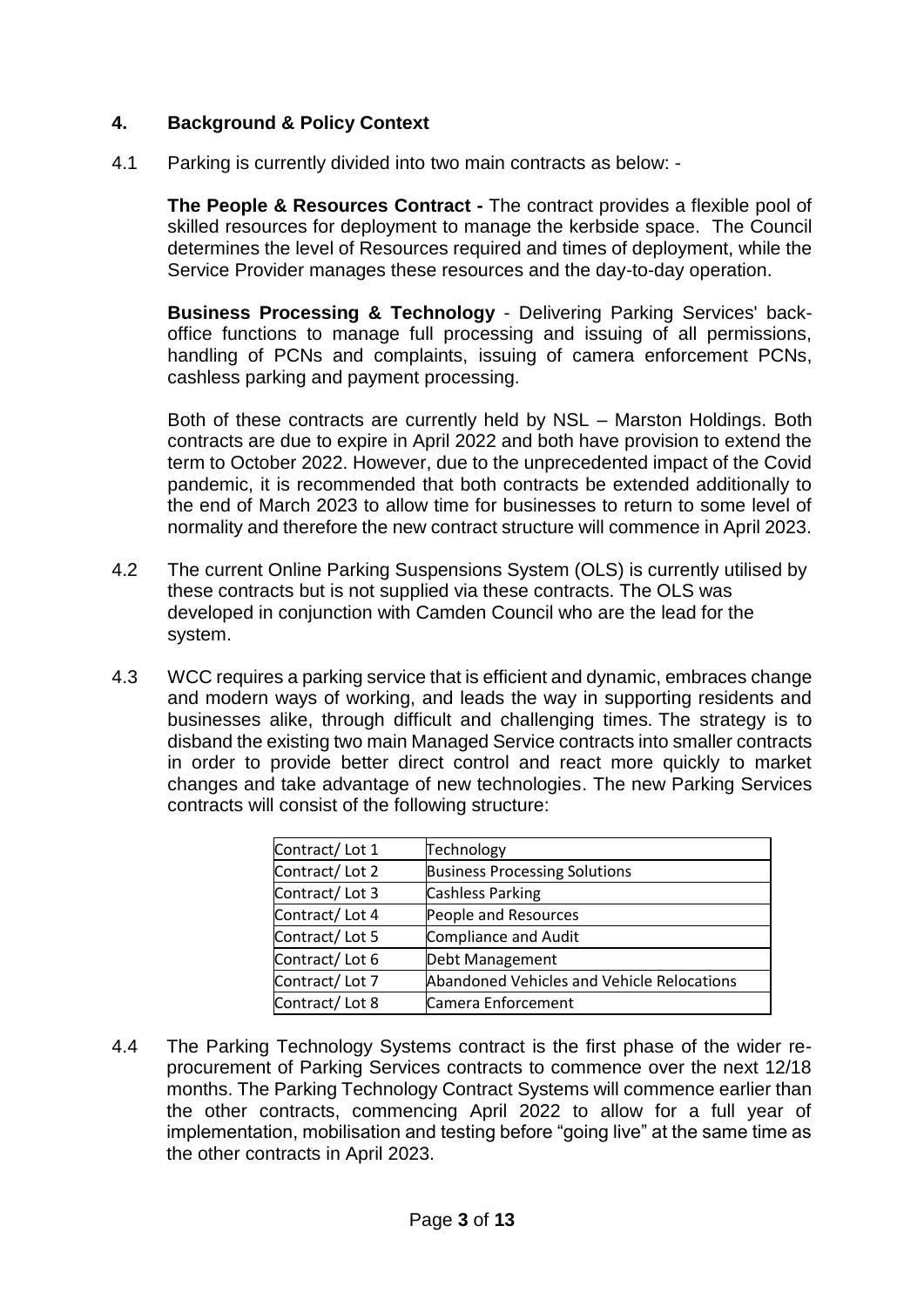- 4.5 The over-arching aim of the Parking Technology Systems Contract is to appoint a sole provider to deliver an integrated technology platform, consisting of handheld technology, a notice processing system a permit management system and a suspension management system. In addition, the contract will provide infrastructure to deliver the required functionality, resilience and security to meet the Council's requirements, introducing improved service levels and to ensure compliance with relevant legislation such as the Traffic Management Act 2004.
- 4.6 The contract term is set at six years with provision for an extension of up to ten years. The extension of up to 10 years is split into 2 five-year extensions. The reason for the ability to extend to a longer length contract is because the initial implementation of parking technology systems is costly and disruptive to the service and the ability and option to reduce the cost of reprocuring and implementing new systems for future years will be of significant benefit. We have structured the Parking Technology Services Contract for its extensions, or timings of re-procurement, if necessary, to be out of sync with the timescales of the other forthcoming contracts so that in future disruption to the service will be substantially reduced. This will not only reduce disruption to the service but will give potential suppliers of the other Parking Services contracts greater certainty about what system they will be using and therefore will be able to consider the Council's Invitation to Tender with more certainty if they wish to participate in a tender exercise and qualify to submit a tender.

# **5. Award of Contract**

## **5.1 Tender Process**

- 5.1.1 This procurement sought to find a single supplier to provide an integrated technology platform for Parking Services, consisting of handheld technology, a notice processing system, a permit management system and a suspension management system along with associated payments and integration with 'MyWestminster'. Several different routes to market were considered. Following review, the preferred option identified was to issue a 'mini competition' using the ESPO Parking Management Solutions Framework Agreement reference 509 under Lot 4 Civil Enforcement.
- 5.1.2 The procurement was managed in accordance with the Council's Procurement Code and with the Public Contracts Regulations 2015, utilising the CapitalEsourcing e-tendering solution.
- 5.1.3 The mini competition was originally issued on 30 July 2021 with a closing date of 24 September 2021. We received three tenders however following receipt; it came to light that a key ICT document (Non-Functional Requirements) was not issued along with the tender specification. In addition, an updated Information Security Questionnaire was needed to be completed by the tenderers. It was judged that these documents played an important part in understanding the Council's requirements and expectations and without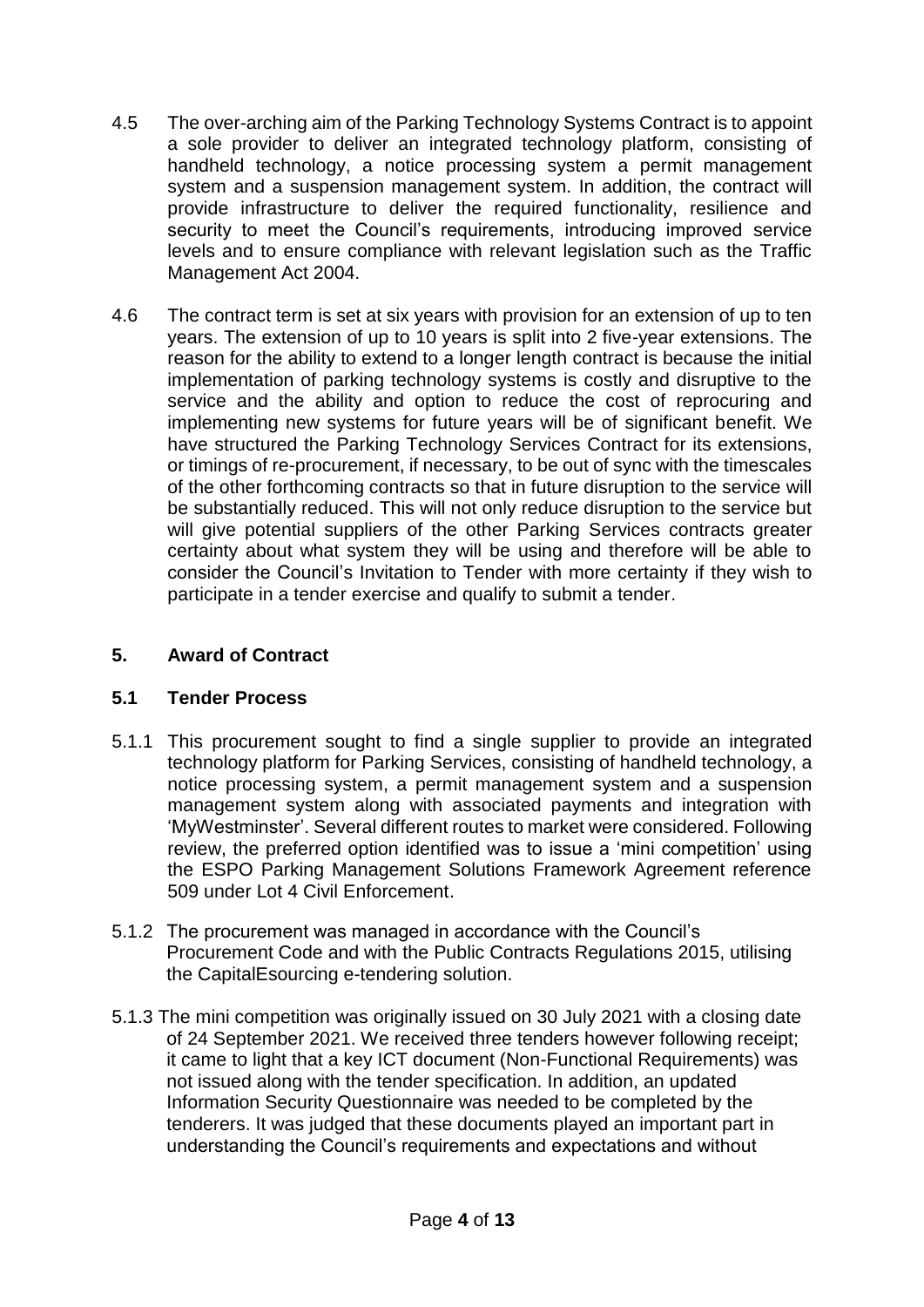visibility of these documents, bidders may not have responded as effectively as they may have.

- 5.1.4 As a result, the tender opportunity was re-issued with the additional documents to allow bidders the opportunity to review and re-submit their tender submission based on the new information. This was made available for all suppliers on Lot 4 of the ESPO Framework Agreement 509 to ensure fairness and transparency was adhered to.
- 5.1.5 The mini competition was then re-issued on the 3rd of November 2021 with a closing date of 22nd November 2021. The three companies that submitted responses were the same that had originally submitted a tender response prior to the Council issuing further contract documents. These were:
	- Conduent Parking Enforcement Solutions Ltd
	- EST Solutions Ltd
	- Sagoss

# **5.2 ESPO Parking Management Solutions Framework Agreement**

- 5.2.1 The preferred option identified for procuring the Parking Technology System was to issue a 'mini competition' using the ESPO Parking Management Solutions Framework Agreement reference 509 under Lot 4 Civil Enforcement.
- 5.2.2 Lot 4 covers comprehensive civil enforcement software and associated services to assist customers in their enforcement under the Traffic Management Act 2004 (TMA) and other similar legislation. This lot has been specifically designed to include the technology for administration and processing of Penalty Charge Notices (PCNs) and also the issuing and management of permits. The ESPO Framework recommends that users of the Framework should conduct a mini competition to determine actual costs as system specifications can vary.

## **5.3 Evaluation Process**

- 5.3.1 All tender documentation was produced at the point at which the contract was advertised. This allowed bidders to have sight of the contract specification, the contract conditions and the scoring criteria before submitting their tender.
- 5.3.2 Three suppliers responded and formally submitted bids. All three suppliers had already met the pre-qualification criteria for the ESPO Framework and although due diligence is pre-carried out upon award of the Lot by ESPO, candidates were assessed to confirm their company information, relevant experience and contract examples, competition of Form of Tender and Bona Fide tendering certificate, details of any information deemed confidential and confirmation of the ESPO terms and conditions. In addition, other minimum standards including the living wage, economic and financial standing and confirmation of Insurance policies held were addressed. All three passed the qualification requirements, and therefore their submissions were assessed in full. The three suppliers were: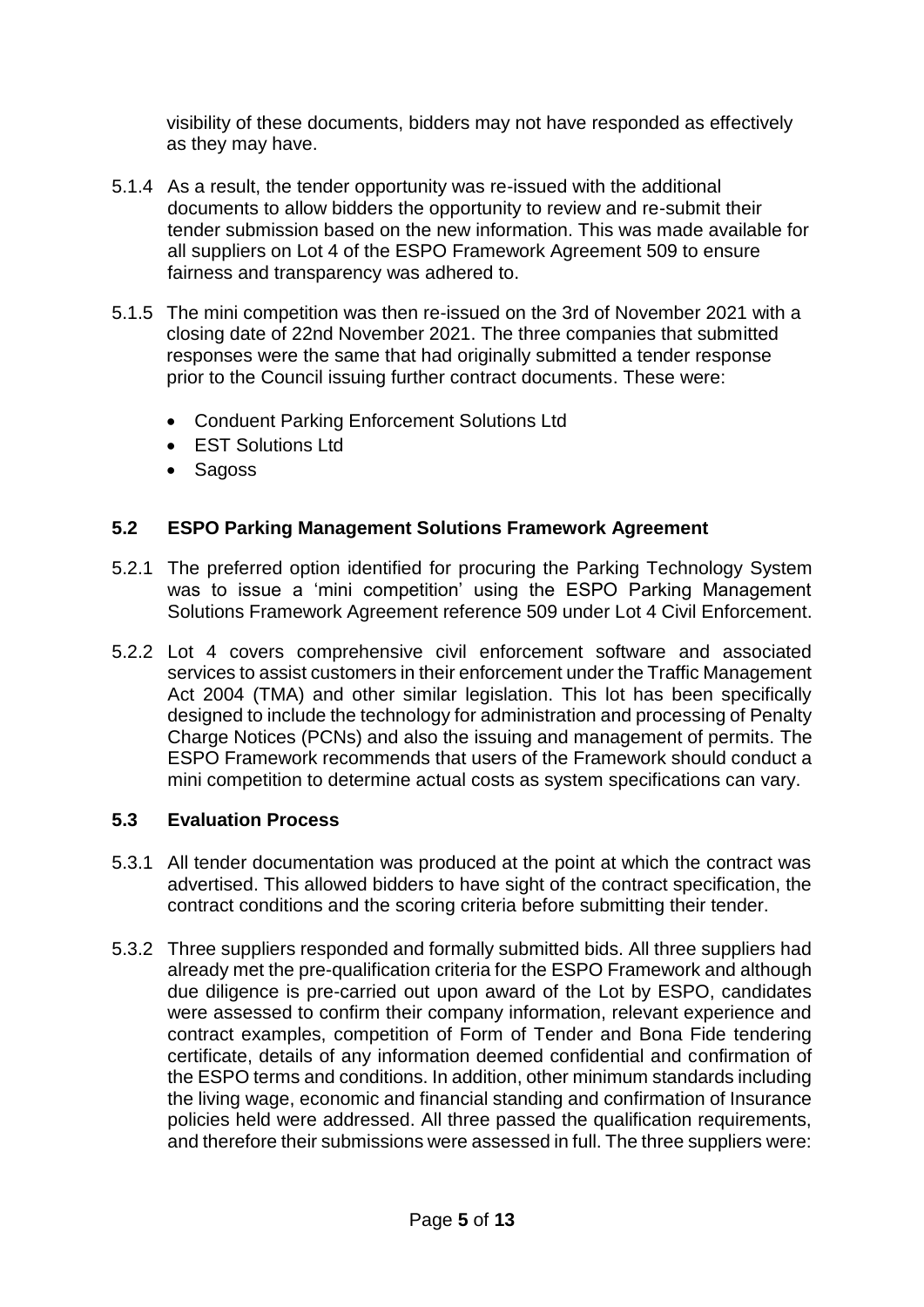- Conduent Parking Enforcement Solutions Ltd
- **EST Solutions Ltd**
- Sagoss
- 5.3.3 The remaining twenty suppliers named on the ESPO Framework did not provide a reason why they did not make a submission, but it is known that some of these suppliers focus solely on cashless parking technology solutions and others are currently mobilising contracts for other Councils.

# **5.4 Evaluation Results**

- 5.4.1 Tenders were evaluated using a weighting split of 50% quality and 50% price.
- 5.4.2 The quality evaluation was out of an overall score of 100% and converted to a score out of 50% and consisted of the following questions. The weightings specified represent the maximum total weighting available per question.

|     | Question                                                              | Weightings  |
|-----|-----------------------------------------------------------------------|-------------|
| 2.2 | Specification                                                         | (Pass/Fail) |
| 2.3 | Design, Build & Set Up                                                | 10%         |
| 2.4 | Service Delivery                                                      | 60%         |
| 2.5 | Security Control, Customer Data, Standards & legislative requirements | 5%          |
| 2.6 | Support & Maintenance & Delivery                                      | 10%         |
| 2.7 | Continuous Improvement and Future Technology Considerations           | 5%          |
| 2.8 | Social Value                                                          | 10%         |
| 2.9 | Third Party Due Diligence Security Questionnaire                      | (Pass/Fail) |

- 5.4.3 The pricing evaluation was split into the 3 main areas of equipment costs, implementation costs and contract costs over the 5 years with the proposals by suppliers totalled with a maximum score available of 50%.
- 5.4.3 The quality evaluation of the bids was undertaken by a number of representatives from within Parking Services, ICT and Procurement Services with a moderation meeting held on 9th December 2021. The scoring was based on the principles and descriptions provided in the evaluation criteria that was issued as part of the Council's Invitation to Tender and tenderers were advised that their response to each of the questions must score a minimum of 3 or above otherwise they would fail to meet the Council's minimum criteria.
- 5.4.4 A summary of EST Solutions Ltd's commercial proposal is included in the further financial information provided in Part B in this report.

As part of the commercial requirements, additional associated items that the Council can potentially purchase throughout the life of the contract have been priced. These include Environmental Enforcement, Removals, IVR payment service and SIM cards. Costs for additional resource have also been provided.

5.4.5 Further evaluation results can be found in Part B.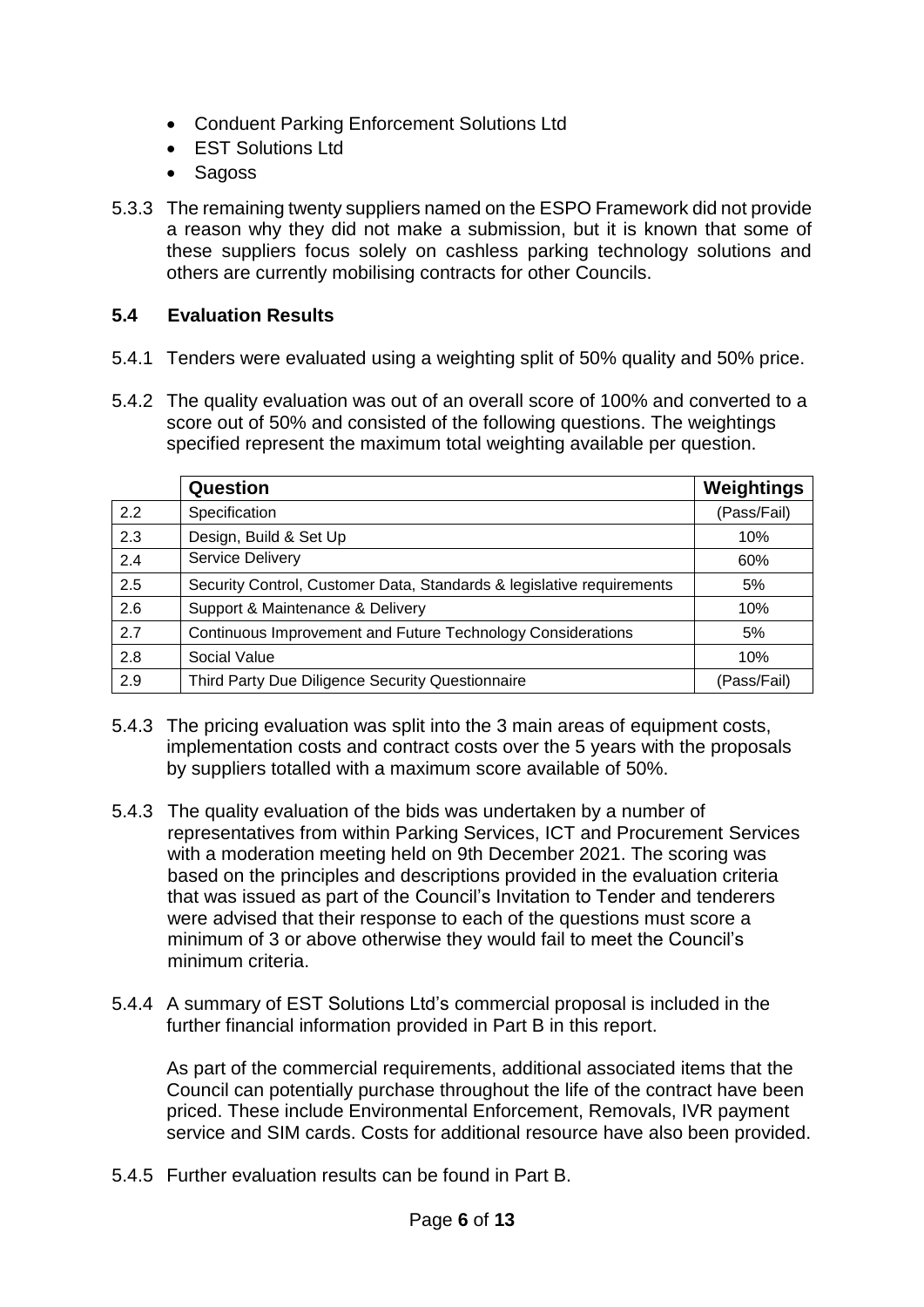# **5.5 Recommended Bidder – EST Solutions Ltd**

- 5.5.1 EST Solutions Ltd is the recommended bidder.
- 5.5.2 Further recommended bidder information can be found in Part B.

## **6. Mobilising the New Contract**

- 6.1 A highly detailed mobilisation plan was included as part of the tender from EST Solutions Ltd providing confidence that EST Solutions Ltd understand all of the deliverables and milestones involved in the implementation (see Appendix E in Part B).
- 6.2 The mobilisation period will extend through the first full year of the contract commencing April 2022 up until the "go-live" date of April 2023.
- 6.3 There will be resource implications for the Council for mobilising this contract. Please see Appendix A for a detailed breakdown of resources required.

#### **7. Financial Implications**

#### **7. 1 Budget/Funding arrangements**

#### 7.1.1 Revenue

The procurement strategy sees technology elements separated from Business Processing services activities as part of a wider service redesign to deliver a new operating model aimed at service delivery, improvement, innovation and open and transparent accountability. The Council recognises technology has moved on and is determined to benefit from these advances, including Cloud infrastructure, and ensuring there is an equitable and realistic use of innovation over the life of the contract.

All of the new contracts will need to be delivered within the existing budget, taking account of the committed Medium Term Financial Plan saving.

## 7.1.2 Capital

There is budget provision of £3.250m in the approved Environment and City Management Capital Programme for 2022/23 to fund the capital costs associated with the re-let of all the Parking Services contracts. The majority of capital expenditure will be incurred in the Technology contract, the £1,963,592 cost for the Mobilisation phase. The remainder of the budget provision will be required for similar aspects of the other contracts.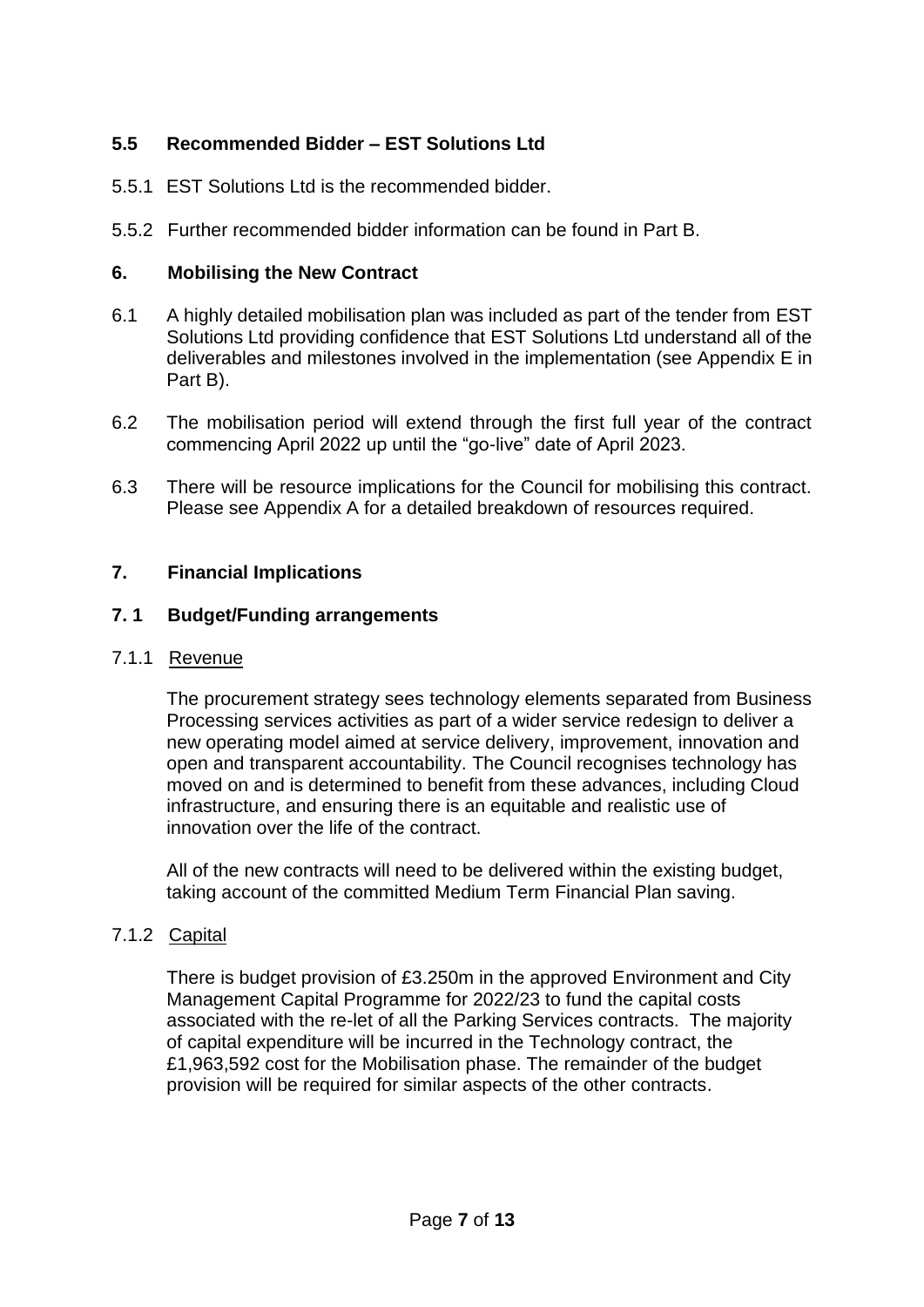## **7. 2 Current and future Costs**

## 7.2.1 Revenue

The proposed revenue costs can be met within the existing allocation for these services; however this relies on estimates for transaction charges and change controls during the life of the contract which are based on experience in the current BP&T contract.

Please see section B for more current and future revenue costs.

## 7.2.2 Capital

A capital budget of £3.250m has been approved in the Capital Strategy for Parking Service – Business Processing and Technology.

In line with financial regulations for individual expenditure commitments over £1.500m, this report requests approval to spend £1.964m on the implementation and mobilisation of this contract.

Further capital requirement is anticipated for implementation of the other new Parking contracts, however these are expected to be smaller and all achievable within the overall £3.250m approved.

## **7.3 Anticipated savings**

7.3.1 There is a £0.500m commitment in the Medium Term Financial Plan for a Contract Re-let saving for 2023/24 in the Parking Service. This will be delivered through the service redesign across the Parking contract Re-lets.

Please see section B for more finance comments.

**Finance comments supplied by Mark Lampard, Finance Manager, Environment and City Management; [mlampard@westminster.gov.uk](mailto:mlampard@westminster.gov.uk)**

#### **8. Legal Implications**

- 8.1 The recommendation in this report is seeking endorsement for the approval of a call-off contract award to EST Solutions Ltd – trading as E Street (Co Reg No: 07587280) for the provision of Technology Systems Software Solutions Services ("the Services").
- 8.2 The Services has been procured via the ESPO Framework 509 ("Framework") which has been set up in accordance with regulation 33 of the Public Contracts Regulations 2015 ("the PCR") and permits the Council access to procure required services.
- 8.3 The Call-Off Contract term will be from 1 April 2022 to 31 March 2028 for a contract value of £7,16,017, with the option for the Council to extend the term by two consecutive 5 year periods for an additional estimated contract value of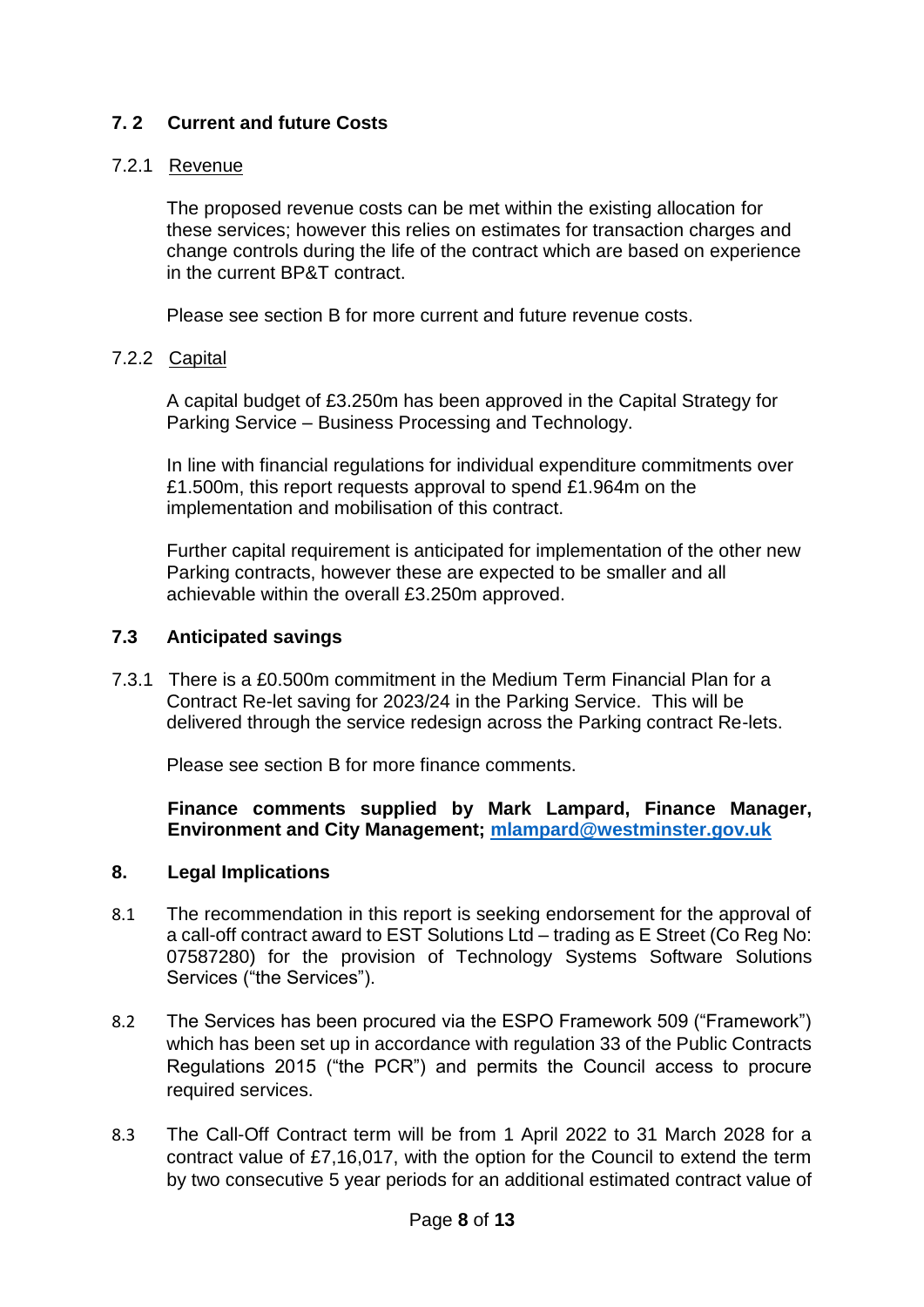£10,176,450 (subject to change in or around 2027 and further endorsement and approval). An estimated total contract value of £17,343,467.

- 8.4 The length of the call-off contract must be appropriate for the services and demonstrate value for money as required by section 1.2.2 of the Council's Procurement Code to ensure budgets are optimised as much as possible in relation to securing the desired outcome. The Council has a statutory duty under the Local Government Act 1999 to obtain and achieve best value when procuring services which is in the interest of public spending. The call-off contract term was endorsed and approved as part of the procurement strategy for the Services in June 2021 to achieve best value for money.
- 8.5 The Call-Off Contract must be executed with the EST Solutions Ltd under the terms of the Framework and Legal Services support and assistance should be sought to ensure no material amendments to the call-contract terms and conditions are made so the requirements of the Framework are met.
- 8.6 Approval of the Call-Off Contract award must be authorised by the appropriate Cabinet Member following endorsement to approve from the appropriate Executive Leadership Team and the Commercial Governance Review Board.

**Legal comments supplied by Sharon Cudjoe, Senior Solicitor, Bi Borough Shared Legal Services; [sharon.cudjoe@rbkc.gov.uk](mailto:sharon.cudjoe@rbkc.gov.uk)**

## **9. Risk Management Implications**

- 9.1 A potential risk has been identified in EST's staffing of the contract: They will need to recruit at least three roles, two of which are senior, and all of which are shown as required throughout implementation. Mitigation for this risk has been identified at clarification stage, as EST have stated that they are actively recruiting those key roles already (using appointees to expand their business if they do not win the WCC award).
- 9.2 Further risk management implications can be found in Part B.

# **If you have any queries about this Report or wish to inspect any of the Background Papers, please contact:**

*Jonathan Rowing, Head of Parking, Parking Services jrowin[g@westminster.gov.uk](mailto:dbudds@westminster.go.uk)*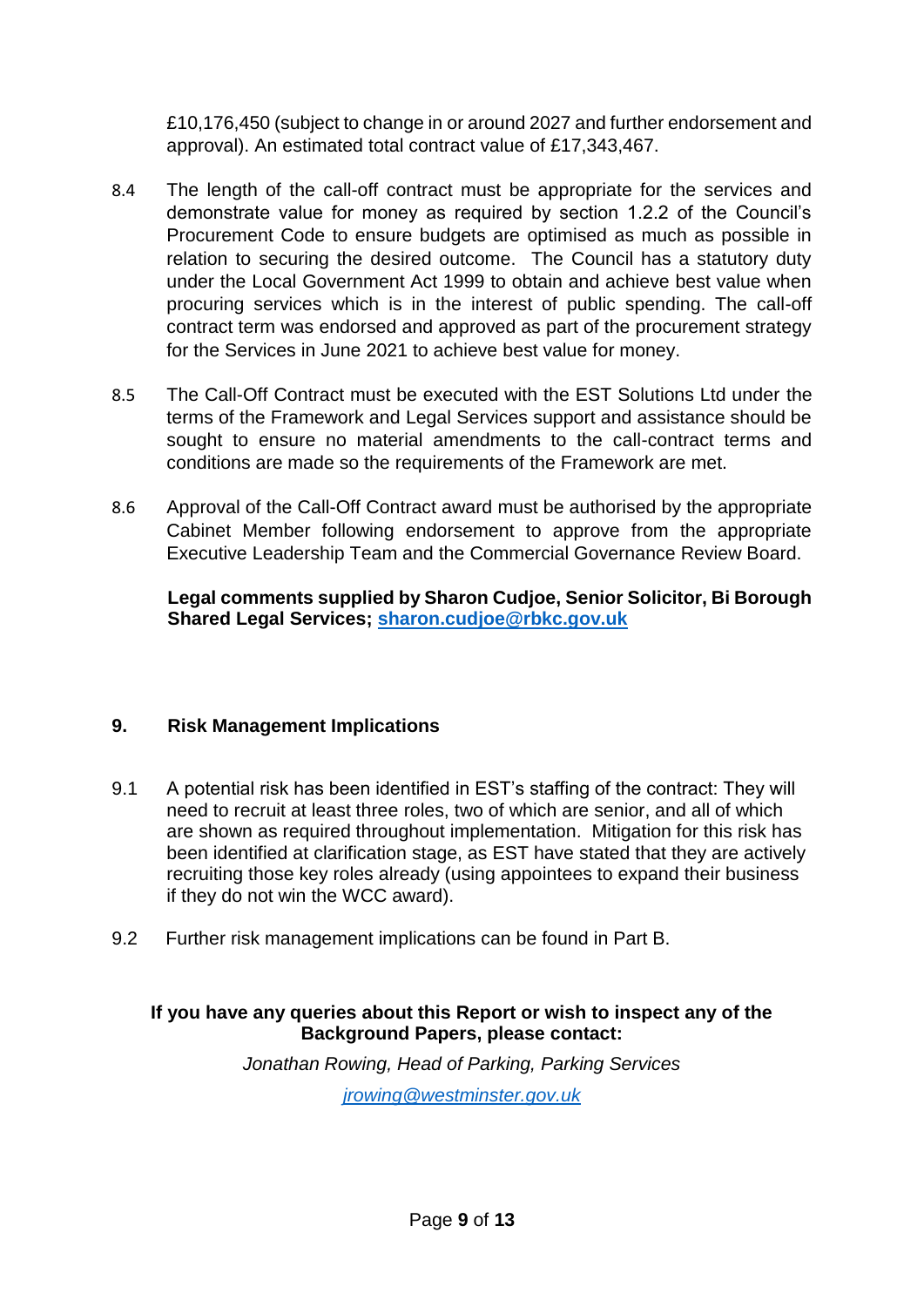#### *NB: For individual Cabinet Member reports only*

## For completion by the **Cabinet Member for Environment and City Management**

## **Declaration of Interest**

I have <no interest to declare / to declare an interest> in respect of this report

| Signed:                                                                                                                                                                                                                                                                                                                                                                                                                                                                                                                                            | Date:                |  |  |  |
|----------------------------------------------------------------------------------------------------------------------------------------------------------------------------------------------------------------------------------------------------------------------------------------------------------------------------------------------------------------------------------------------------------------------------------------------------------------------------------------------------------------------------------------------------|----------------------|--|--|--|
| NAME:                                                                                                                                                                                                                                                                                                                                                                                                                                                                                                                                              | <b>James Spencer</b> |  |  |  |
| State nature of interest if any                                                                                                                                                                                                                                                                                                                                                                                                                                                                                                                    |                      |  |  |  |
|                                                                                                                                                                                                                                                                                                                                                                                                                                                                                                                                                    |                      |  |  |  |
| (N.B: If you have an interest you should seek advice as to whether it is appropriate to make a<br>decision in relation to this matter)                                                                                                                                                                                                                                                                                                                                                                                                             |                      |  |  |  |
| For the reasons set out above, I agree the recommendation(s) in the report entitled<br>Contract Award for the supply, installation and operation of eight new rapid charge<br>points for Westminster City Council.                                                                                                                                                                                                                                                                                                                                 |                      |  |  |  |
|                                                                                                                                                                                                                                                                                                                                                                                                                                                                                                                                                    |                      |  |  |  |
| <b>Cabinet Member for City Management</b>                                                                                                                                                                                                                                                                                                                                                                                                                                                                                                          |                      |  |  |  |
|                                                                                                                                                                                                                                                                                                                                                                                                                                                                                                                                                    |                      |  |  |  |
| If you have any additional comment which you would want actioned in connection<br>with your decision you should discuss this with the report author and then set out<br>your comment below before the report and this pro-forma is returned to the<br>Secretariat for processing.                                                                                                                                                                                                                                                                  |                      |  |  |  |
| <b>Additional comment:</b>                                                                                                                                                                                                                                                                                                                                                                                                                                                                                                                         |                      |  |  |  |
|                                                                                                                                                                                                                                                                                                                                                                                                                                                                                                                                                    |                      |  |  |  |
| If you do not wish to approve the recommendations, or wish to make an alternative<br>decision, it is important that you consult the report author, the Director of Law, City<br>Treasurer and, if there are staffing implications, the Director of People Services (or<br>their representatives) so that (1) you can be made aware of any further relevant<br>considerations that you should take into account before making the decision and (2)<br>your reasons for the decision can be properly identified and recorded, as required by<br>law. |                      |  |  |  |

Note to Cabinet Member: Your decision will now be published and copied to the Members of the relevant Policy & Scrutiny Committee. If the decision falls within the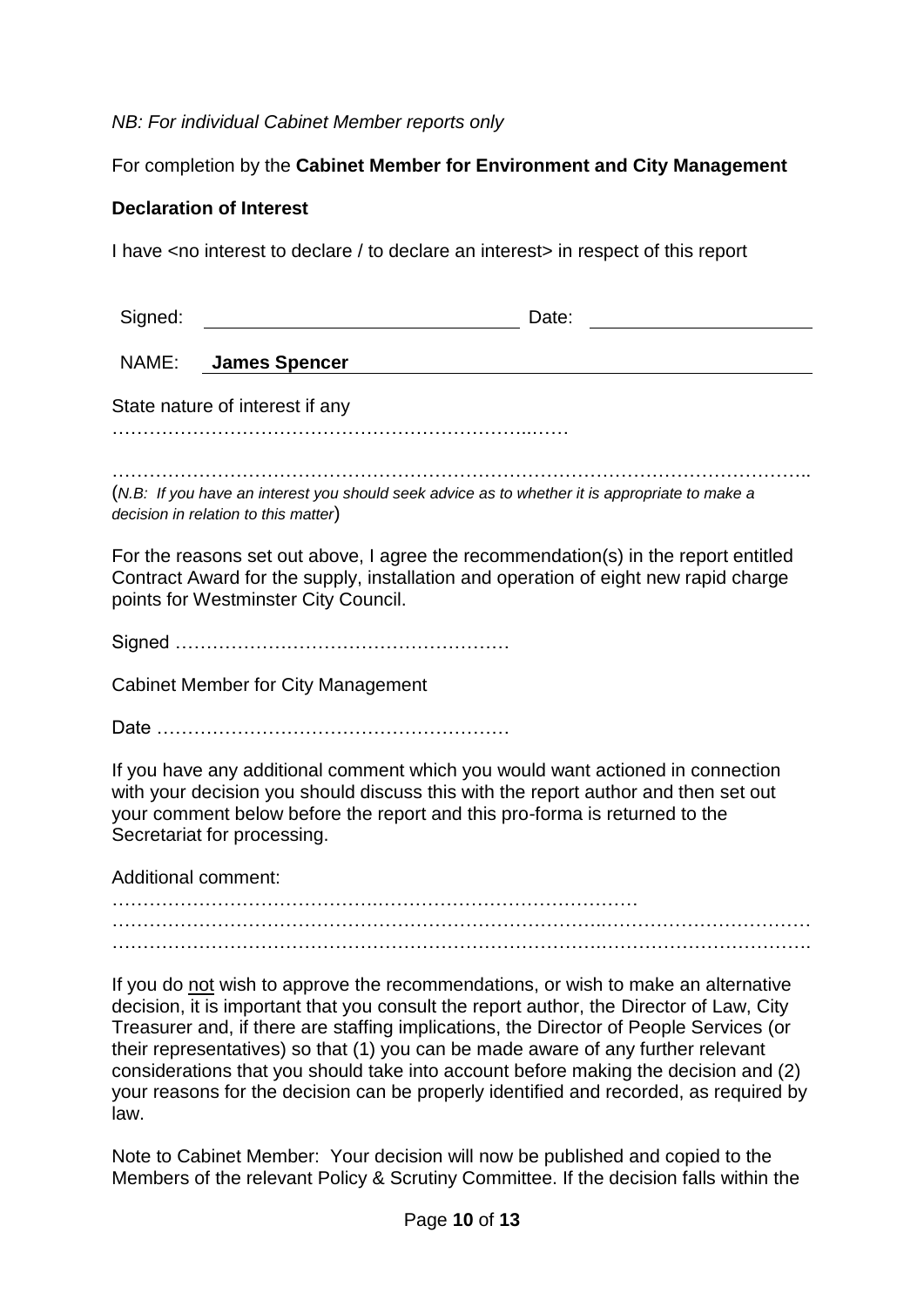criteria for call-in, it will not be implemented until five working days have elapsed from publication to allow the Policy and Scrutiny Committee to decide whether it wishes to call the matter in.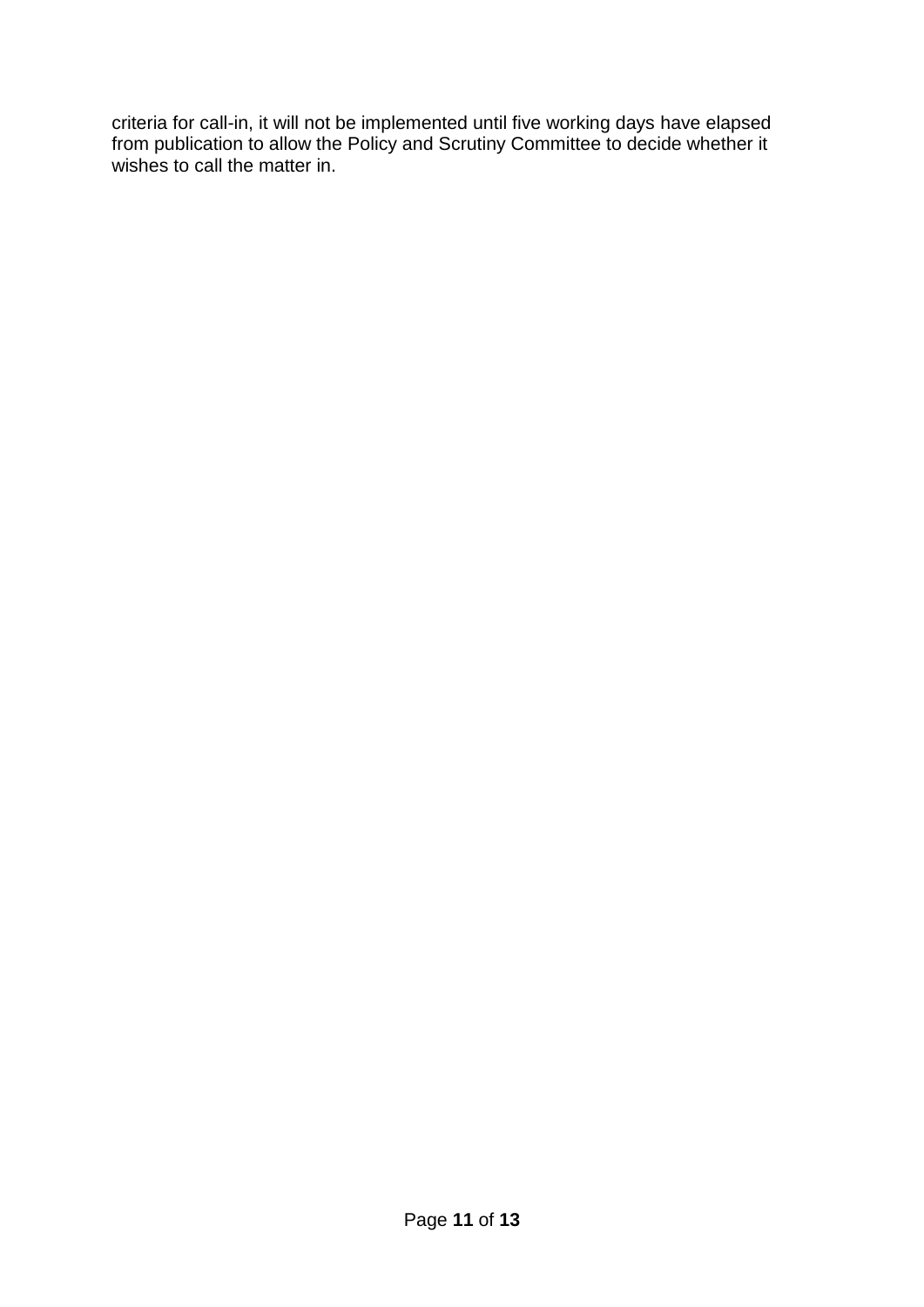# **Other Implications**

## **1. Resources Implications**

- There will be resource implications relating this award. There will be a requirement to provide ongoing programme/project management, IT guidance and input from business subject matter experts throughout the implementation phase. The following resources are expected to be required:

| <b>Role</b>                                                    | <b>Responsibility</b>                                                                                                                                                                                                                                                                                                                                            | <b>Duration</b>                                                                                                              |
|----------------------------------------------------------------|------------------------------------------------------------------------------------------------------------------------------------------------------------------------------------------------------------------------------------------------------------------------------------------------------------------------------------------------------------------|------------------------------------------------------------------------------------------------------------------------------|
| Programme/Project<br>Manager                                   | Overall management of programme<br>$\bullet$<br>and liaising with FGL PM                                                                                                                                                                                                                                                                                         | Implementation period and post go<br>live support                                                                            |
| Enterprise<br>and<br><b>Technical</b><br>Solution<br>Architect | Advice and guidance on WCC ICT<br>$\bullet$<br>standards and Cloud strategy<br>Review and Authorise High Level<br>$\bullet$<br><b>Designs</b><br>Provide advice and guidance for Key<br>٠<br>Interfaces                                                                                                                                                          | 2-3 months at the beginning of the<br>project<br>At Key Milestones for Approval                                              |
|                                                                | <b>Business Subject Matter Experts/ Business Analysts</b>                                                                                                                                                                                                                                                                                                        |                                                                                                                              |
| Notice processing                                              | Provide expert advice and guidance<br>$\bullet$<br>on WCC NP rules and interfaces.<br>Assist with Data Migration rules and<br>٠<br>validation.<br>Identify key reporting requirements<br>٠<br>Develop UAT Scripts for WCC<br>$\bullet$<br>Conduit to NSL/Conduent<br>$\bullet$                                                                                   | <b>Initial Workshops</b><br><b>Regular Meetings</b><br>Available throughout Implementation<br>of Liberator Notice Processing |
| Permits                                                        | Provide expert advice and guidance<br>٠<br>on WCC Permit rules and interfaces.<br>including MyWestminster.<br>Assist with Data Migration rules and<br>٠<br>validation<br>Identify key reporting requirements<br>٠<br>Develop UAT Scripts for WCC<br>$\bullet$<br>Conduit to NSL/RingGo<br>٠                                                                      | <b>Initial Workshops</b><br><b>Regular Meetings</b><br>Available throughout Implementation<br>of Permit module               |
| Suspensions                                                    | Provide expert advice and guidance<br>$\bullet$<br>on WCC Suspension rules and<br>interfaces, including MyWestminster.<br>Identify gaps in requirements and<br>٠<br>develop User stories with FGL for new<br>requirements.<br>Assist with Data Migration rules and<br>٠<br>validation<br>Identify key reporting requirements<br>Develop UAT Scripts for WCC<br>٠ | Initial Workshops<br><b>Regular Meetings</b><br>Available throughout Implementation<br>of Suspensions                        |